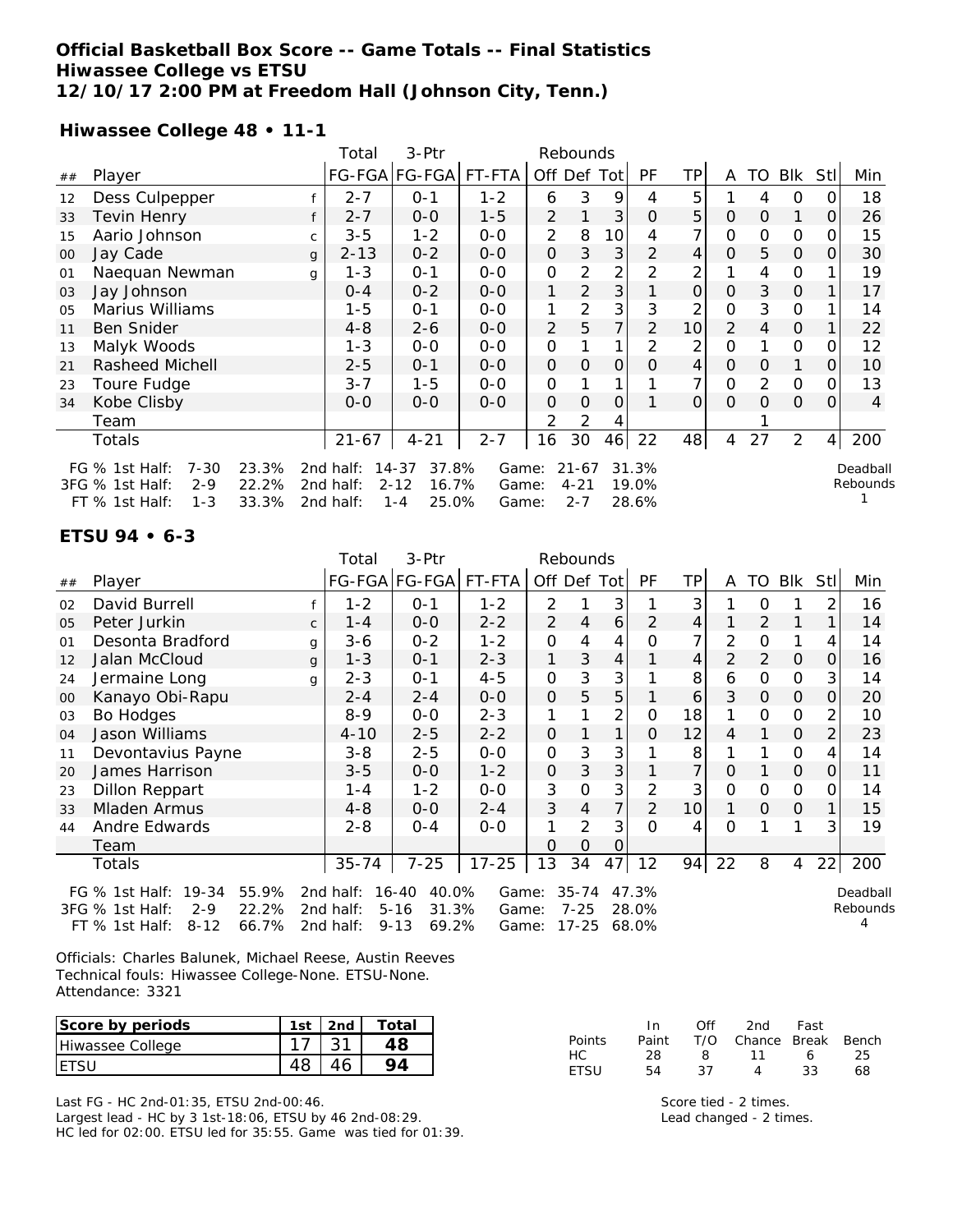#### **Hiwassee College vs ETSU 12/10/17 2:00 PM at Freedom Hall (Johnson City, Tenn.) 1st PERIOD Play-by-Play (Page 1)**

|       | Time Score |                | Margin HOME/VISITOR                   |                | Time Score  |                | Margin HOME/VISITOR                      |
|-------|------------|----------------|---------------------------------------|----------------|-------------|----------------|------------------------------------------|
| 19:59 | $2 - 0$    | H <sub>2</sub> | GOOD! LAYUP by Jalan McCloud [FB/PNT] | 13:32          | 13-8        | H <sub>5</sub> | GOOD! JUMPER by Mladen Armus [PNT]       |
| 19:59 |            |                | <b>ASSIST by David Burrell</b>        | 13:32          |             |                | ASSIST by Kanayo Obi-Rapu                |
| 19:44 | $2 - 2$    | T <sub>1</sub> | GOOD! JUMPER by Dess Culpepper        | 13:15          |             |                | MISSED JUMPER by Dess Culpepper          |
| 19:28 |            |                | MISSED JUMPER by Peter Jurkin         | 13:15          |             |                | REBOUND (DEF) by Mladen Armus            |
| 19:28 |            |                | REBOUND (DEF) by Dess Culpepper       | 13:06          |             |                | FOUL by Naequan Newman (P1T4)            |
| 19:07 |            |                | MISSED JUMPER by Tevin Henry          | 13:06          |             |                | <b>SUB IN: Marius Williams</b>           |
| 19:07 |            |                | REBOUND (DEF) by Desonta Bradford     | 13:06          |             |                | SUB IN: Malyk Woods                      |
| 18:59 |            |                | MISSED LAYUP by Jalan McCloud         | 13:06          |             |                | SUB OUT: Dess Culpepper                  |
| 18:59 |            |                | <b>BLOCK by Tevin Henry</b>           | 13:06          |             |                | SUB OUT: Naequan Newman                  |
| 18:54 |            |                | REBOUND (OFF) by Jalan McCloud        | 13:06          |             |                | SUB IN: Peter Jurkin                     |
| 18:51 |            |                | MISSED 3 PTR by Desonta Bradford      | 13:06          |             |                | SUB OUT: Mladen Armus                    |
| 18:51 |            |                | REBOUND (DEF) by Naequan Newman       | 12:57          |             |                | MISSED 3 PTR by Devontavius Payne        |
| 18:33 |            |                | MISSED 3 PTR by Dess Culpepper        | 12:57          |             |                | REBOUND (OFF) by Peter Jurkin            |
| 18:33 |            |                | REBOUND (DEF) by Jermaine Long        | 12:50          |             |                | <b>TURNOVR by Peter Jurkin</b>           |
|       |            |                |                                       |                |             |                |                                          |
| 18:23 |            |                | MISSED 3 PTR by David Burrell         | 12:49          |             |                | STEAL by Jay Johnson                     |
| 18:23 |            |                | REBOUND (DEF) by Aario Johnson        | 12:28          |             |                | MISSED JUMPER by Jay Cade                |
| 18:06 | $2 - 5$    | V <sub>3</sub> | GOOD! 3 PTR by Aario Johnson          | 12:28          |             |                | REBOUND (OFF) by Tevin Henry             |
| 18:06 |            |                | <b>ASSIST by Dess Culpepper</b>       | 12:26          | $13-10$     | H <sub>3</sub> | GOOD! LAYUP by Tevin Henry [PNT]         |
| 17:45 |            |                | MISSED 3 PTR by Jalan McCloud         | 12:09          |             |                | FOUL by Malyk Woods (P1T5)               |
| 17:45 |            |                | REBOUND (DEF) by Aario Johnson        | 12:09          |             |                | SUB IN: Ben Snider                       |
| 17:25 |            |                | MISSED JUMPER by Jay Cade             | 12:09          |             |                | SUB OUT: Jay Cade                        |
| 17:25 |            |                | REBOUND (DEF) by Peter Jurkin         | 12:09          |             |                | SUB IN: Desonta Bradford                 |
| 17:17 | $4-5$      | V <sub>1</sub> | GOOD! LAYUP by David Burrell [FB/PNT] | 12:09          |             |                | SUB IN: Jalan McCloud                    |
| 17:17 |            |                | ASSIST by Jermaine Long               | 12:09          |             |                | SUB IN : David Burrell                   |
| 16:57 |            |                | MISSED 3 PTR by Naequan Newman        | 12:09          |             |                | SUB OUT: Kanayo Obi-Rapu                 |
| 16:57 |            |                | REBOUND (OFF) by Dess Culpepper       | 12:09          |             |                | SUB OUT: Bo Hodges                       |
| 16:42 |            |                | FOUL by Dess Culpepper (P1T1)         | 12:09          |             |                | SUB OUT: Jason Williams                  |
| 16:42 |            |                | <b>TURNOVR by Dess Culpepper</b>      | 11:52          |             |                | FOUL by Jalan McCloud (P1T2)             |
| 16:06 |            |                | FOUL by Aario Johnson (P1T2)          | 11:52          |             |                | <b>TURNOVR by Jalan McCloud</b>          |
| 16:06 | $5-5$      | T <sub>2</sub> | GOOD! FT SHOT by Jalan McCloud        | 11:52          |             |                | <b>TIMEOUT MEDIA</b>                     |
| 16:06 | $6-5$      | H 1            | GOOD! FT SHOT by Jalan McCloud        | 11:52          |             |                | SUB IN : James Harrison                  |
| 16:06 |            |                | SUB IN: Bo Hodges                     | 11:52          |             |                | SUB OUT: Peter Jurkin                    |
| 16:06 |            |                | SUB IN: Mladen Armus                  | 11:33          |             |                | MISSED JUMPER by Tevin Henry             |
| 16:06 |            |                | SUB IN: Jason Williams                | 11:33          |             |                | REBOUND (DEF) by Desonta Bradford        |
| 16:06 |            |                | SUB OUT: Peter Jurkin                 |                | $15-10$     | H <sub>5</sub> |                                          |
|       |            |                |                                       | 11:13<br>11:13 |             |                | GOOD! JUMPER by James Harrison [PNT]     |
| 16:06 |            |                | SUB OUT: David Burrell                |                |             |                | ASSIST by Desonta Bradford               |
| 16:06 |            |                | SUB OUT: Desonta Bradford             | 10:47          |             |                | MISSED 3 PTR by Ben Snider               |
| 15:54 |            |                | MISSED JUMPER by Aario Johnson        | 10:47          |             |                | REBOUND (DEF) by Jalan McCloud           |
| 15:54 |            |                | REBOUND (DEF) by Jalan McCloud        | 10:40          |             |                | FOUL by Ben Snider (P1T6)                |
| 15:46 | $8-5$      | $H_3$          | GOOD! LAYUP by Jermaine Long [FB/PNT] | 10:40          |             |                | MISSED FT SHOT by David Burrell          |
| 15:46 |            |                | ASSIST by Jalan McCloud               | 10:40          |             |                | REBOUND (OFF) by (DEADBALL)              |
| 15:46 |            |                | FOUL by Aario Johnson (P2T3)          | 10:40          | $16 - 10$   | H <sub>6</sub> | GOOD! FT SHOT by David Burrell           |
| 15:45 |            |                | TIMEOUT media                         | 10:40          |             |                | SUB IN : Andre Edwards                   |
| 15:45 | $9 - 5$    | H 4            | GOOD! FT SHOT by Jermaine Long        | 10:40          |             |                | SUB OUT: Devontavius Payne               |
| 15:45 |            |                | SUB IN: Jay Johnson                   | 10:27          |             |                | TURNOVR by Jay Johnson                   |
| 15:45 |            |                | SUB OUT: Aario Johnson                | 10:26          |             |                | STEAL by Desonta Bradford                |
| 15:28 |            |                | FOUL by Mladen Armus (P1T1)           |                | 10:21 18-10 | H <sub>8</sub> | GOOD! LAYUP by Desonta Bradford [FB/PNT] |
| 15:28 | $9 - 6$    | $H_3$          | GOOD! FT SHOT by Tevin Henry          | 10:07          |             |                | FOUL by James Harrison (P1T3)            |
| 15:28 |            |                | MISSED FT SHOT by Tevin Henry         | 10:07          |             |                | SUB IN : Toure Fudge                     |
| 15:28 |            |                | REBOUND (DEF) by Devontavius Payne    | 10:07          |             |                | SUB OUT: Jay Johnson                     |
| 15:28 |            |                | SUB IN: Kanayo Obi-Rapu               | 10:06          |             |                | TURNOVR by Jay Johnson                   |
| 15:28 |            |                | SUB IN: Devontavius Payne             | 10:05          |             |                | <b>STEAL by Andre Edwards</b>            |
| 15:28 |            |                | SUB OUT: Jermaine Long                | 10:01          |             |                | MISSED JUMPER by Andre Edwards           |
| 15:28 |            |                | SUB OUT: Jalan McCloud                | 10:01          |             |                | REBOUND (DEF) by Ben Snider              |
| 15:08 |            |                | TURNOVR by Devontavius Payne          | 09:57          |             |                | <b>TURNOVR by Ben Snider</b>             |
| 15:07 |            |                | STEAL by Naequan Newman               | 09:56          |             |                | STEAL by David Burrell                   |
| 15:00 |            |                | MISSED JUMPER by Naequan Newman       | 09:51          | $20 - 10$   | H 10           | GOOD! JUMPER by Desonta Bradford [PNT]   |
| 15:00 |            |                | REBOUND (DEF) by Devontavius Payne    | 09:48          |             |                | TIMEOUT 30sec                            |
| 14:52 | $11-6$     | H <sub>5</sub> | GOOD! JUMPER by Mladen Armus [PNT]    | 09:29          |             |                | MISSED 3 PTR by Toure Fudge              |
| 14:52 |            |                | ASSIST by Kanayo Obi-Rapu             | 09:29          |             |                | REBOUND (OFF) by Marius Williams         |
| 14:36 |            |                | MISSED JUMPER by Jay Johnson          | 09:11          |             |                | MISSED JUMPER by Marius Williams         |
| 14:36 |            |                |                                       | 09:11          |             |                |                                          |
|       |            |                | REBOUND (OFF) by Tevin Henry          |                |             |                | REBOUND (DEF) by Desonta Bradford        |
| 14:28 | $11 - 8$   | $H_3$          | GOOD! LAYUP by Jay Cade [PNT]         | 09:03          |             |                | FOUL by Marius Williams (P1T7)           |
| 14:15 |            |                | MISSED LAYUP by Mladen Armus          | 09:03          | $21 - 10$   | H 11           | GOOD! FT SHOT by Desonta Bradford        |
| 14:15 |            |                | REBOUND (DEF) by Dess Culpepper       | 09:03          |             |                | MISSED FT SHOT by Desonta Bradford       |
| 13:51 |            |                | MISSED JUMPER by Jay Johnson          | 09:03          |             |                | REBOUND (OFF) by David Burrell           |
| 13:51 |            |                | REBOUND (DEF) by Mladen Armus         | 09:03          |             |                | SUB IN : Dess Culpepper                  |
| 13:42 |            |                | MISSED LAYUP by Jason Williams        | 09:03          |             |                | SUB OUT: Tevin Henry                     |
| 13:42 |            |                | REBOUND (OFF) by Bo Hodges            | 08:49          |             |                | MISSED 3 PTR by Andre Edwards            |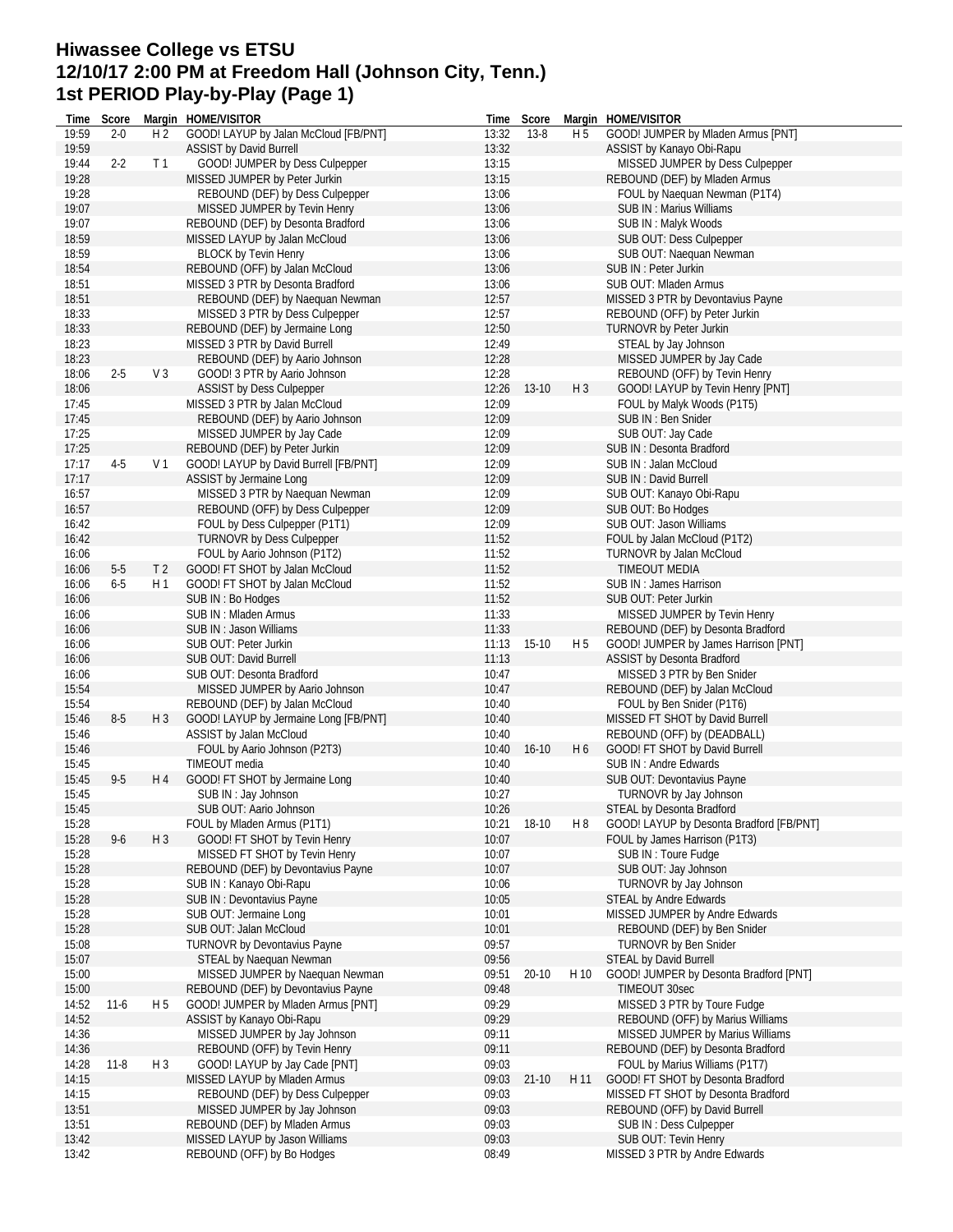### **Hiwassee College vs ETSU 12/10/17 2:00 PM at Freedom Hall (Johnson City, Tenn.) 1st PERIOD Play-by-Play (Page 2)**

|                | Time Score  |      | Margin HOME/VISITOR                                           |                | Time Score |                  |             | Margin HOME/VISITOR                                                 |     |                                        |              |       |
|----------------|-------------|------|---------------------------------------------------------------|----------------|------------|------------------|-------------|---------------------------------------------------------------------|-----|----------------------------------------|--------------|-------|
| 08:49          |             |      | REBOUND (DEF) by Marius Williams                              | 04:54          |            |                  |             | ASSIST by Jermaine Long                                             |     |                                        |              |       |
| 08:26          |             |      | MISSED JUMPER by Marius Williams                              | 04:31          |            |                  |             | MISSED LAYUP by Malyk Woods                                         |     |                                        |              |       |
| 08:26          |             |      | REBOUND (OFF) by Dess Culpepper                               | 04:31          |            |                  |             | <b>BLOCK by David Burrell</b>                                       |     |                                        |              |       |
| 08:22          |             |      | MISSED LAYUP by Dess Culpepper                                | 04:29          |            |                  |             | REBOUND (DEF) by Jermaine Long                                      |     |                                        |              |       |
| 08:22          |             |      | REBOUND (OFF) by (TEAM)                                       | 04:24          |            |                  |             | MISSED DUNK by Desonta Bradford                                     |     |                                        |              |       |
| 08:21          |             |      | SUB IN : Peter Jurkin                                         | 04:24          |            |                  |             | REBOUND (DEF) by Jay Cade                                           |     |                                        |              |       |
| 08:21          |             |      | SUB OUT: James Harrison                                       | 04:13          |            |                  |             | MISSED 3 PTR by Ben Snider                                          |     |                                        |              |       |
| 08:09          |             |      | <b>TURNOVR by Ben Snider</b>                                  | 04:13          |            |                  |             | REBOUND (OFF) by Ben Snider                                         |     |                                        |              |       |
| 08:08          |             |      | STEAL by Desonta Bradford                                     | 04:09          |            |                  |             | MISSED 3 PTR by Jay Cade                                            |     |                                        |              |       |
| 08:03          |             |      | FOUL by Toure Fudge (P1T8)                                    | 04:09          |            |                  |             | <b>BLOCK by Desonta Bradford</b>                                    |     |                                        |              |       |
| 08:03          |             |      | SUB IN : Jermaine Long                                        | 04:06          |            |                  |             | REBOUND (OFF) by (TEAM)                                             |     |                                        |              |       |
| 08:03          |             |      | SUB IN: Bo Hodges                                             | 04:06          |            |                  |             | SUB IN: Kanayo Obi-Rapu                                             |     |                                        |              |       |
| 08:03<br>08:03 |             |      | SUB OUT: David Burrell<br>SUB OUT: Andre Edwards              | 04:06          |            |                  |             | SUB IN: Devontavius Payne<br>SUB OUT: Desonta Bradford              |     |                                        |              |       |
| 08:02          |             |      | FOUL by Peter Jurkin (P1T4)                                   | 04:06<br>04:06 |            |                  |             | SUB OUT: Jermaine Long                                              |     |                                        |              |       |
| 08:02          |             |      | MISSED FT SHOT by Jalan McCloud                               | 03:54          |            |                  |             | <b>TURNOVR by Naequan Newman</b>                                    |     |                                        |              |       |
| 08:02          |             |      | REBOUND (DEF) by (TEAM)                                       | 03:53          |            |                  |             | STEAL by Devontavius Payne                                          |     |                                        |              |       |
| 07:40          |             |      | TURNOVR by Toure Fudge                                        | 03:42          |            |                  |             | <b>TIMEOUT MEDIA</b>                                                |     |                                        |              |       |
| 07:39          |             |      | STEAL by Peter Jurkin                                         | 03:42          |            |                  |             | <b>SUB IN: Marius Williams</b>                                      |     |                                        |              |       |
| 07:35          | $23-10$     | H 13 | GOOD! DUNK by Bo Hodges [FB/PNT]                              | 03:42          |            |                  |             | SUB IN: Aario Johnson                                               |     |                                        |              |       |
| 07:35          |             |      | ASSIST by Jermaine Long                                       | 03:42          |            |                  |             | SUB OUT: Ben Snider                                                 |     |                                        |              |       |
|                | 07:11 23-13 | H 10 | GOOD! 3 PTR by Ben Snider                                     | 03:42          |            |                  |             | SUB OUT: Malyk Woods                                                |     |                                        |              |       |
| 06:56          |             |      | FOUL by Peter Jurkin (P2T5)                                   | 03:42          |            |                  |             | SUB IN: James Harrison                                              |     |                                        |              |       |
| 06:56          |             |      | <b>TURNOVR by Peter Jurkin</b>                                | 03:42          |            |                  |             | SUB OUT: Mladen Armus                                               |     |                                        |              |       |
| 06:56          |             |      | <b>TIMEOUT MEDIA</b>                                          | 03:30          | 41-17      | H 24             |             |                                                                     |     | GOOD! DUNK by James Harrison [PNT]     |              |       |
| 06:56          |             |      | SUB IN: Jay Cade                                              | 03:30          |            |                  |             | ASSIST by Jason Williams                                            |     |                                        |              |       |
| 06:56          |             |      | SUB OUT: Marius Williams                                      | 03:12          |            |                  |             | TURNOVR by Jay Cade                                                 |     |                                        |              |       |
| 06:56          |             |      | SUB IN: Mladen Armus                                          | 03:11          |            |                  |             | STEAL by Devontavius Payne                                          |     |                                        |              |       |
| 06:56          |             |      | SUB OUT: Peter Jurkin                                         | 02:57          | 44-17      | H 27             |             | GOOD! 3 PTR by Kanayo Obi-Rapu                                      |     |                                        |              |       |
| 06:53          |             |      | <b>TURNOVR by Dess Culpepper</b>                              | 02:57          |            |                  |             | ASSIST by Devontavius Payne                                         |     |                                        |              |       |
| 06:52          |             |      | STEAL by Bo Hodges                                            | 02:30          |            |                  |             | TURNOVR by Jay Cade                                                 |     |                                        |              |       |
| 06:49          | $25-13$     | H 12 | GOOD! DUNK by Bo Hodges [FB/PNT]                              | 02:18          |            |                  |             |                                                                     |     | MISSED LAYUP by Devontavius Payne      |              |       |
| 06:38          |             |      | MISSED 3 PTR by Toure Fudge                                   | 02:18          |            |                  |             | REBOUND (DEF) by Aario Johnson                                      |     |                                        |              |       |
| 06:38          |             |      | REBOUND (OFF) by Dess Culpepper                               | 02:11          |            |                  |             | FOUL by David Burrell (P1T7)                                        |     |                                        |              |       |
| 06:35          | $25-15$     | H 10 | GOOD! LAYUP by Dess Culpepper [PNT]                           | 02:11          |            |                  |             | MISSED FT SHOT by Tevin Henry                                       |     |                                        |              |       |
| 06:21          |             |      | FOUL by Malyk Woods (P2T9)                                    | 02:11          |            |                  |             | REBOUND (DEF) by David Burrell                                      |     |                                        |              |       |
| 06:21          |             |      | MISSED FT SHOT by Bo Hodges                                   | 02:11          |            |                  |             | SUB IN : Andre Edwards                                              |     |                                        |              |       |
| 06:21          |             |      | REBOUND (OFF) by (DEADBALL)                                   | 02:11          |            |                  |             | SUB OUT: Devontavius Payne                                          |     |                                        |              |       |
| 06:21          | $26 - 15$   | H 11 | GOOD! FT SHOT by Bo Hodges                                    | 02:00          | 46-17      | H 29             |             |                                                                     |     | GOOD! LAYUP by Jason Williams [FB/PNT] |              |       |
| 06:21          |             |      | SUB IN: Jason Williams                                        | 01:43          |            |                  |             | TURNOVR by Naequan Newman                                           |     |                                        |              |       |
| 06:21          |             |      | SUB OUT: Jalan McCloud                                        | 01:42          |            |                  |             | <b>STEAL by David Burrell</b>                                       |     |                                        |              |       |
| 06:20          |             |      | <b>TURNOVR by Dess Culpepper</b>                              | 01:39          |            |                  |             |                                                                     |     | FOUL by Naequan Newman (P2T10)         |              |       |
| 06:19          |             |      | STEAL by Jermaine Long                                        | 01:39          | 47-17      | H 30             |             | GOOD! FT SHOT by Jason Williams                                     |     |                                        |              |       |
| 06:17          | 28-15       | H 13 | GOOD! LAYUP by Bo Hodges [FB/PNT]                             | 01:39          | 48-17      | H 31             |             | GOOD! FT SHOT by Jason Williams                                     |     |                                        |              |       |
| 06:17          |             |      | ASSIST by Jermaine Long                                       | 01:20          |            |                  |             | MISSED LAYUP by Jay Cade                                            |     |                                        |              |       |
| 06:07          |             |      | TURNOVR by Dess Culpepper<br><b>STEAL by Desonta Bradford</b> | 01:20          |            |                  |             | REBOUND (DEF) by James Harrison<br><b>TURNOVR by James Harrison</b> |     |                                        |              |       |
| 06:06<br>06:04 | $30-15$     | H 15 | GOOD! DUNK by Bo Hodges [FB/PNT]                              | 01:18<br>01:15 |            |                  |             | <b>TURNOVR by Marius Williams</b>                                   |     |                                        |              |       |
| 06:04          |             |      | <b>ASSIST by Desonta Bradford</b>                             | 01:13          |            |                  |             | <b>STEAL by Andre Edwards</b>                                       |     |                                        |              |       |
| 06:00          |             |      | TURNOVR by Ben Snider                                         | 01:03          |            |                  |             | MISSED 3 PTR by Jason Williams                                      |     |                                        |              |       |
| 05:58          |             |      | STEAL by Jermaine Long                                        | 01:03          |            |                  |             | REBOUND (OFF) by David Burrell                                      |     |                                        |              |       |
| 05:57          | $32 - 15$   | H 17 | GOOD! LAYUP by Bo Hodges [PNT]                                | 00:39          |            |                  |             | MISSED 3 PTR by Kanayo Obi-Rapu                                     |     |                                        |              |       |
| 05:57          |             |      | ASSIST by Jermaine Long                                       | 00:39          |            |                  |             | REBOUND (DEF) by Aario Johnson                                      |     |                                        |              |       |
| 05:55          |             |      | TIMEOUT 30sec                                                 | 00:28          |            |                  |             |                                                                     |     | MISSED JUMPER by Marius Williams       |              |       |
| 05:55          |             |      | SUB IN: Tevin Henry                                           | 00:28          |            |                  |             |                                                                     |     | REBOUND (DEF) by Kanayo Obi-Rapu       |              |       |
| 05:55          |             |      | SUB OUT: Dess Culpepper                                       | 00:06          |            |                  |             | MISSED LAYUP by Jason Williams                                      |     |                                        |              |       |
| 05:47          |             |      | <b>TURNOVR by Toure Fudge</b>                                 | 00:06          |            |                  |             |                                                                     |     | REBOUND (DEF) by Naequan Newman        |              |       |
| 05:44          |             |      | STEAL by Bo Hodges                                            | 00:01          |            |                  |             | MISSED JUMPER by Jay Cade                                           |     |                                        |              |       |
| 05:42          | 34-15       | H 19 | GOOD! DUNK by Bo Hodges [FB/PNT]                              | 00:01          |            |                  |             | REBOUND (DEF) by Andre Edwards                                      |     |                                        |              |       |
| 05:37          |             |      | FOUL by Jermaine Long (P1T6)                                  |                |            |                  |             |                                                                     |     |                                        |              |       |
| 05:37          |             |      | SUB IN: Naequan Newman                                        |                |            |                  |             | In                                                                  | Off | 2nd                                    | Fast         |       |
| 05:37          |             |      | SUB OUT: Toure Fudge                                          |                |            | 1st period-only  |             | Paint                                                               | T/O | Chance                                 | <b>Break</b> | Bench |
| 05:37          |             |      | SUB IN: David Burrell                                         |                |            | Hiwassee College |             | 8                                                                   | 2   | 6                                      | 0            | 5     |
| 05:37          |             |      | SUB OUT: Bo Hodges                                            |                |            |                  | <b>ETSU</b> | 34                                                                  | 27  | 2                                      | 20           | 31    |
| 05:30          |             |      | TURNOVR by Naequan Newman                                     |                |            |                  |             |                                                                     |     |                                        |              |       |
| 05:29          |             |      | STEAL by Mladen Armus                                         |                |            |                  |             |                                                                     |     |                                        |              |       |
| 05:20          | $36-15$     | H 21 | GOOD! LAYUP by Jermaine Long [PNT]                            |                |            |                  |             |                                                                     |     |                                        |              |       |
| 05:10          | $36-17$     | H 19 | GOOD! LAYUP by Malyk Woods [PNT]                              |                |            |                  |             |                                                                     |     |                                        |              |       |
| 05:10          |             |      | ASSIST by Naequan Newman                                      |                |            |                  |             |                                                                     |     |                                        |              |       |
| 04:54          | 39-17       | H 22 | GOOD! 3 PTR by Jason Williams                                 |                |            |                  |             |                                                                     |     |                                        |              |       |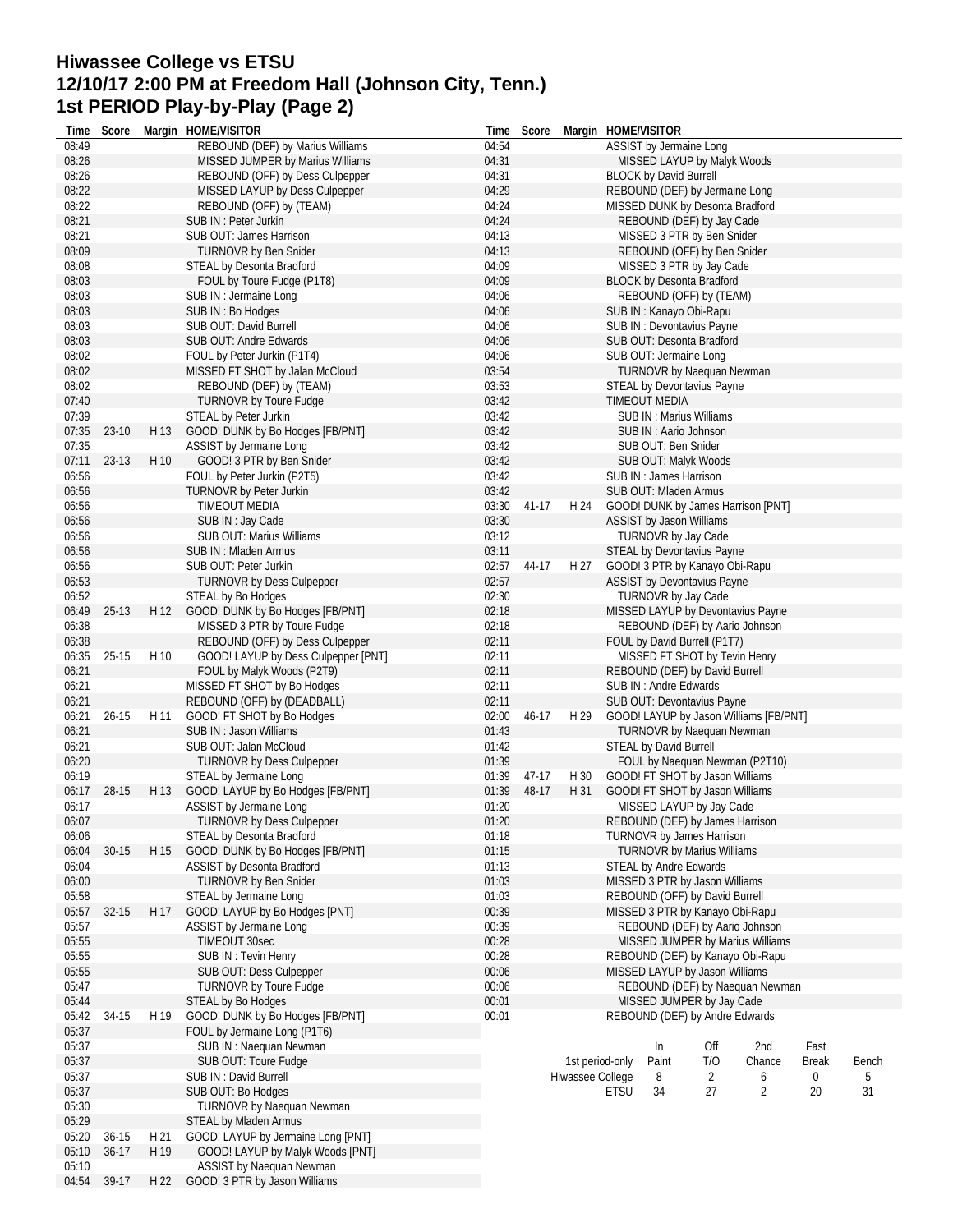# **Hiwassee College vs ETSU 12/10/17 2:00 PM at Freedom Hall (Johnson City, Tenn.) 2nd PERIOD Play-by-Play (Page 1)**

| Time  | Score     |      | Margin HOME/VISITOR                     |       | Time Score |      | Margin HOME/VISITOR                      |
|-------|-----------|------|-----------------------------------------|-------|------------|------|------------------------------------------|
| 19:52 |           |      | <b>TURNOVR by Naequan Newman</b>        | 14:11 | 60-25      | H 35 | GOOD! LAYUP by Bo Hodges [FB/PNT]        |
| 19:51 |           |      | STEAL by Desonta Bradford               | 14:11 |            |      | ASSIST by Jason Williams                 |
| 19:48 | 50-17     | H 33 | GOOD! DUNK by Desonta Bradford [FB/PNT] | 13:56 |            |      | MISSED JUMPER by Jay Cade                |
| 19:11 |           |      | MISSED LAYUP by Tevin Henry             | 13:56 |            |      | <b>BLOCK by Peter Jurkin</b>             |
| 19:11 |           |      | <b>BLOCK by Andre Edwards</b>           | 13:54 |            |      | REBOUND (DEF) by Peter Jurkin            |
| 19:10 |           |      | REBOUND (OFF) by Aario Johnson          | 13:52 | 62-25      | H 37 | GOOD! LAYUP by Jason Williams [FB/PNT]   |
| 19:10 |           |      | TURNOVR by (TEAM)                       | 13:52 |            |      | <b>ASSIST by Peter Jurkin</b>            |
| 18:54 |           |      | MISSED 3 PTR by Desonta Bradford        | 13:44 |            |      | <b>TIMEOUT 30sec</b>                     |
| 18:54 |           |      | REBOUND (OFF) by Peter Jurkin           | 13:44 |            |      | SUB IN: Ben Snider                       |
| 18:51 |           |      | FOUL by Dess Culpepper (P2T1)           | 13:44 |            |      | SUB OUT: Naequan Newman                  |
| 18:48 |           |      | MISSED LAYUP by Peter Jurkin            | 13:44 |            |      | SUB IN : Andre Edwards                   |
| 18:48 |           |      | REBOUND (DEF) by Aario Johnson          | 13:44 |            |      | SUB IN: Dillon Reppart                   |
| 18:39 |           |      | MISSED LAYUP by Jay Cade                | 13:44 |            |      | SUB OUT: Bo Hodges                       |
|       |           |      |                                         |       |            |      |                                          |
| 18:39 |           |      | REBOUND (DEF) by Desonta Bradford       | 13:44 |            |      | SUB OUT: Kanayo Obi-Rapu                 |
| 18:31 |           |      | MISSED LAYUP by Peter Jurkin            | 13:26 | 62-27      | H 35 | GOOD! JUMPER by Aario Johnson [PNT]      |
| 18:31 |           |      | REBOUND (DEF) by Aario Johnson          | 13:12 |            |      | FOUL by Aario Johnson (P4T6)             |
| 18:10 |           |      | MISSED JUMPER by Tevin Henry            | 13:12 |            |      | SUB IN: Malyk Woods                      |
| 18:10 |           |      | REBOUND (DEF) by Peter Jurkin           | 13:12 |            |      | SUB OUT: Aario Johnson                   |
| 18:03 |           |      | TURNOVR by Jalan McCloud                | 13:09 | 64-27      | H 37 | GOOD! DUNK by Peter Jurkin [PNT]         |
| 18:03 |           |      | SUB IN: Devontavius Payne               | 13:09 |            |      | ASSIST by Jalan McCloud                  |
| 18:03 |           |      | SUB IN: Mladen Armus                    | 13:04 |            |      | SUB IN: Jalan McCloud                    |
| 18:03 |           |      | SUB IN: Bo Hodges                       | 13:04 |            |      | SUB OUT: Jason Williams                  |
| 18:03 |           |      | SUB IN: Jason Williams                  | 12:59 | 64-30      | H 34 | GOOD! 3 PTR by Ben Snider                |
| 18:03 |           |      | SUB OUT: Peter Jurkin                   | 12:40 | 67-30      | H 37 | GOOD! 3 PTR by Devontavius Payne         |
| 18:03 |           |      | SUB OUT: David Burrell                  | 12:16 |            |      | TURNOVR by Jay Johnson                   |
| 18:03 |           |      | SUB OUT: Jalan McCloud                  | 12:15 |            |      | STEAL by Devontavius Payne               |
| 18:03 |           |      | SUB OUT: Desonta Bradford               | 12:11 |            |      | MISSED LAYUP by Devontavius Payne        |
| 17:48 | 50-19     | H 31 | GOOD! LAYUP by Jay Cade [PNT]           | 12:11 |            |      | REBOUND (OFF) by Dillon Reppart          |
| 17:31 |           |      | MISSED JUMPER by Mladen Armus           | 12:07 |            |      | MISSED LAYUP by Dillon Reppart           |
| 17:31 |           |      | REBOUND (DEF) by Tevin Henry            | 12:07 |            |      | REBOUND (DEF) by Jay Cade                |
| 17:21 |           |      | FOUL by Mladen Armus (P2T1)             | 12:03 |            |      | REBOUND (OFF) by Dillon Reppart          |
| 17:21 |           |      | MISSED FT SHOT by Tevin Henry           | 12:03 |            |      | MISSED LAYUP by Dillon Reppart           |
| 17:21 |           |      | REBOUND (OFF) by (DEADBALL)             | 12:03 |            |      | MISSED LAYUP by Jay Cade                 |
| 17:21 |           |      | MISSED FT SHOT by Tevin Henry           | 12:03 |            |      | REBOUND (OFF) by Jay Johnson             |
| 17:21 |           |      |                                         | 11:57 |            |      | MISSED 3 PTR by Jay Johnson              |
| 17:21 |           |      | REBOUND (DEF) by Bo Hodges              | 11:57 |            |      |                                          |
|       |           |      | SUB IN: Kanayo Obi-Rapu                 |       |            |      | REBOUND (DEF) by Peter Jurkin            |
| 17:21 |           |      | SUB OUT: Jermaine Long                  | 11:47 |            |      | MISSED 3 PTR by Andre Edwards            |
| 17:11 |           |      | MISSED 3 PTR by Devontavius Payne       | 11:47 |            |      | REBOUND (DEF) by Malyk Woods             |
| 17:11 |           |      | REBOUND (DEF) by Aario Johnson          | 11:42 |            |      | <b>TURNOVR by Malyk Woods</b>            |
| 17:00 |           |      | FOUL by Devontavius Payne (P1T2)        | 11:41 |            |      | STEAL by Devontavius Payne               |
| 16:54 | $50 - 21$ | H 29 | GOOD! JUMPER by Tevin Henry [PNT]       | 11:40 | 69-30      | H 39 | GOOD! DUNK by Devontavius Payne [FB/PNT] |
| 16:41 |           |      | MISSED 3 PTR by Jason Williams          | 11:17 |            |      | MISSED LAYUP by Malyk Woods              |
| 16:41 |           |      | REBOUND (DEF) by Aario Johnson          | 11:17 |            |      | REBOUND (DEF) by Jalan McCloud           |
| 16:31 | 50-23     | H 27 | GOOD! JUMPER by Naequan Newman [PNT]    | 11:10 |            |      | MISSED 3 PTR by Devontavius Payne        |
| 16:19 | $52 - 23$ | H 29 | GOOD! LAYUP by Bo Hodges [PNT]          | 11:10 |            |      | REBOUND (DEF) by (TEAM)                  |
| 16:19 |           |      | FOUL by Aario Johnson (P3T2)            | 11:00 |            |      | TIMEOUT media                            |
| 16:19 | 53-23     | H 30 | GOOD! FT SHOT by Bo Hodges              | 11:00 |            |      | SUB IN: Dess Culpepper                   |
| 16:19 |           |      | SUB IN: Peter Jurkin                    | 11:00 |            |      | SUB OUT: Tevin Henry                     |
| 16:19 |           |      | SUB OUT: Mladen Armus                   | 11:00 |            |      | SUB IN: Mladen Armus                     |
| 15:56 |           |      | FOUL by Jay Cade (P1T3)                 | 11:00 |            |      | SUB IN : Jermaine Long                   |
| 15:56 |           |      | TURNOVR by Jay Cade                     | 11:00 |            |      | SUB OUT: Devontavius Payne               |
| 15:56 |           |      | TIMEOUT MEDIA                           | 11:00 |            |      | SUB OUT: Peter Jurkin                    |
| 15:38 |           |      | FOUL by Dess Culpepper (P3T4)           | 10:51 |            |      | FOUL by Ben Snider (P2T7)                |
| 15:27 |           |      | MISSED LAYUP by Bo Hodges               | 10:49 |            |      | <b>TURNOVR by Ben Snider</b>             |
| 15:27 |           |      | REBOUND (DEF) by Dess Culpepper         | 10:36 | 71-30      | H 41 | GOOD! LAYUP by Mladen Armus [PNT]        |
| 15:14 |           |      | MISSED JUMPER by Jay Cade               | 10:36 |            |      | ASSIST by Jermaine Long                  |
| 15:14 |           |      | REBOUND (DEF) by Devontavius Payne      | 10:07 |            |      | TURNOVR by Jay Cade                      |
| 15:04 |           |      | FOUL by Dess Culpepper (P4T5)           | 10:07 |            |      | STEAL by Jermaine Long                   |
| 15:04 | 54-23     | H 31 | GOOD! FT SHOT by Peter Jurkin           | 10:01 |            |      | MISSED 3 PTR by Dillon Reppart           |
| 15:04 | 55-23     | H 32 | GOOD! FT SHOT by Peter Jurkin           | 10:01 |            |      | REBOUND (OFF) by Mladen Armus            |
| 15:04 |           |      | SUB IN: Jay Johnson                     | 09:58 |            |      | MISSED 3 PTR by Andre Edwards            |
| 15:04 |           |      | SUB OUT: Dess Culpepper                 | 09:58 |            |      | REBOUND (OFF) by Mladen Armus            |
| 14:48 |           |      | MISSED LAYUP by Tevin Henry             | 09:58 |            |      | SUB IN: Rasheed Michell                  |
| 14:48 |           |      | REBOUND (OFF) by Aario Johnson          | 09:58 |            |      | SUB OUT: Malyk Woods                     |
|       |           |      |                                         |       |            |      |                                          |
| 14:45 | 55-25     | H 30 | GOOD! LAYUP by Aario Johnson [PNT]      | 09:52 | 73-30      | H 43 | GOOD! LAYUP by Andre Edwards [PNT]       |
| 14:39 | 58-25     | H 33 | GOOD! 3 PTR by Devontavius Payne        | 09:52 |            |      | ASSIST by Mladen Armus                   |
| 14:39 |           |      | <b>ASSIST by Bo Hodges</b>              | 09:39 |            |      | MISSED JUMPER by Dess Culpepper          |
| 14:20 |           |      | MISSED 3 PTR by Aario Johnson           | 09:39 |            |      | REBOUND (DEF) by Andre Edwards           |
| 14:20 |           |      | REBOUND (DEF) by Kanayo Obi-Rapu        | 09:30 |            |      | MISSED 3 PTR by Jermaine Long            |